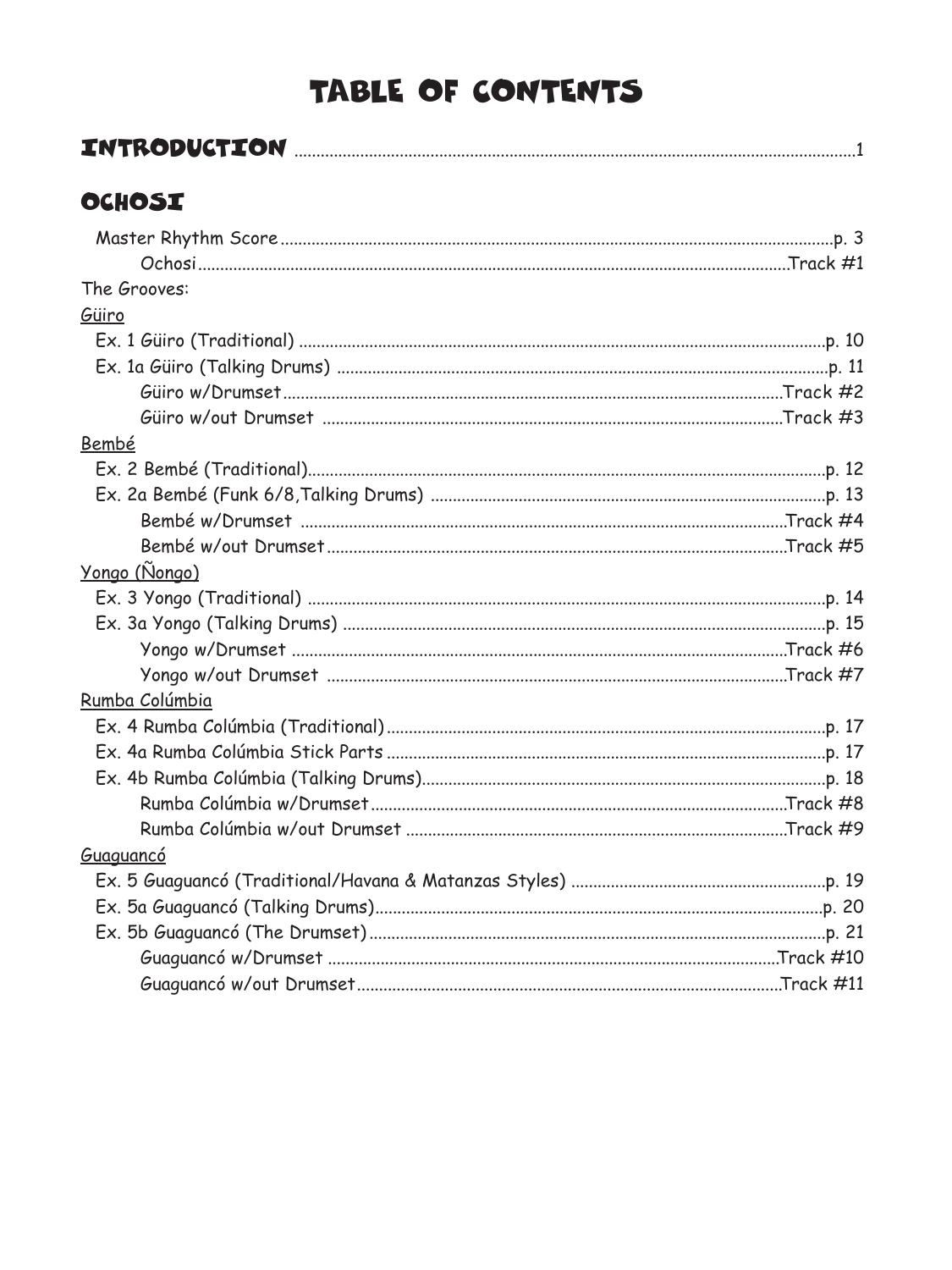#### GUARAMINA

| The Grooves:   |  |
|----------------|--|
| <u>Arará</u>   |  |
|                |  |
|                |  |
|                |  |
|                |  |
|                |  |
|                |  |
|                |  |
| Pilón          |  |
|                |  |
|                |  |
|                |  |
|                |  |
| Mozambique     |  |
|                |  |
|                |  |
|                |  |
|                |  |
| Comparsa/Conga |  |
|                |  |
|                |  |
|                |  |
|                |  |
|                |  |
|                |  |
|                |  |
|                |  |
|                |  |
| Guaramina      |  |
|                |  |
|                |  |
|                |  |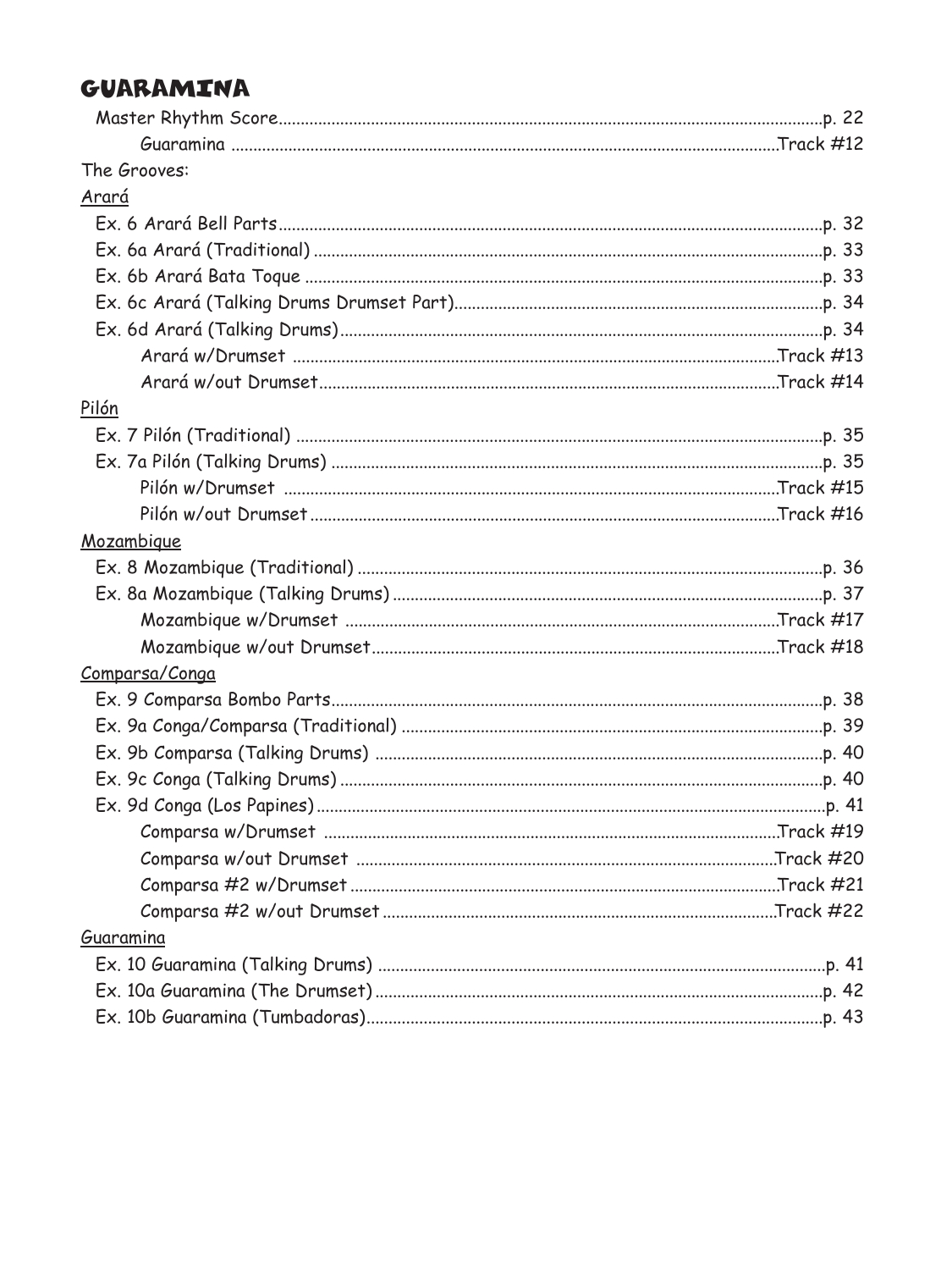#### OSAIN

| The Grooves: |  |
|--------------|--|
| Osain        |  |
|              |  |
|              |  |
|              |  |
|              |  |
|              |  |
|              |  |
|              |  |
|              |  |
|              |  |
|              |  |
|              |  |
|              |  |
|              |  |
|              |  |
|              |  |
|              |  |
|              |  |

#### THE DRUMSET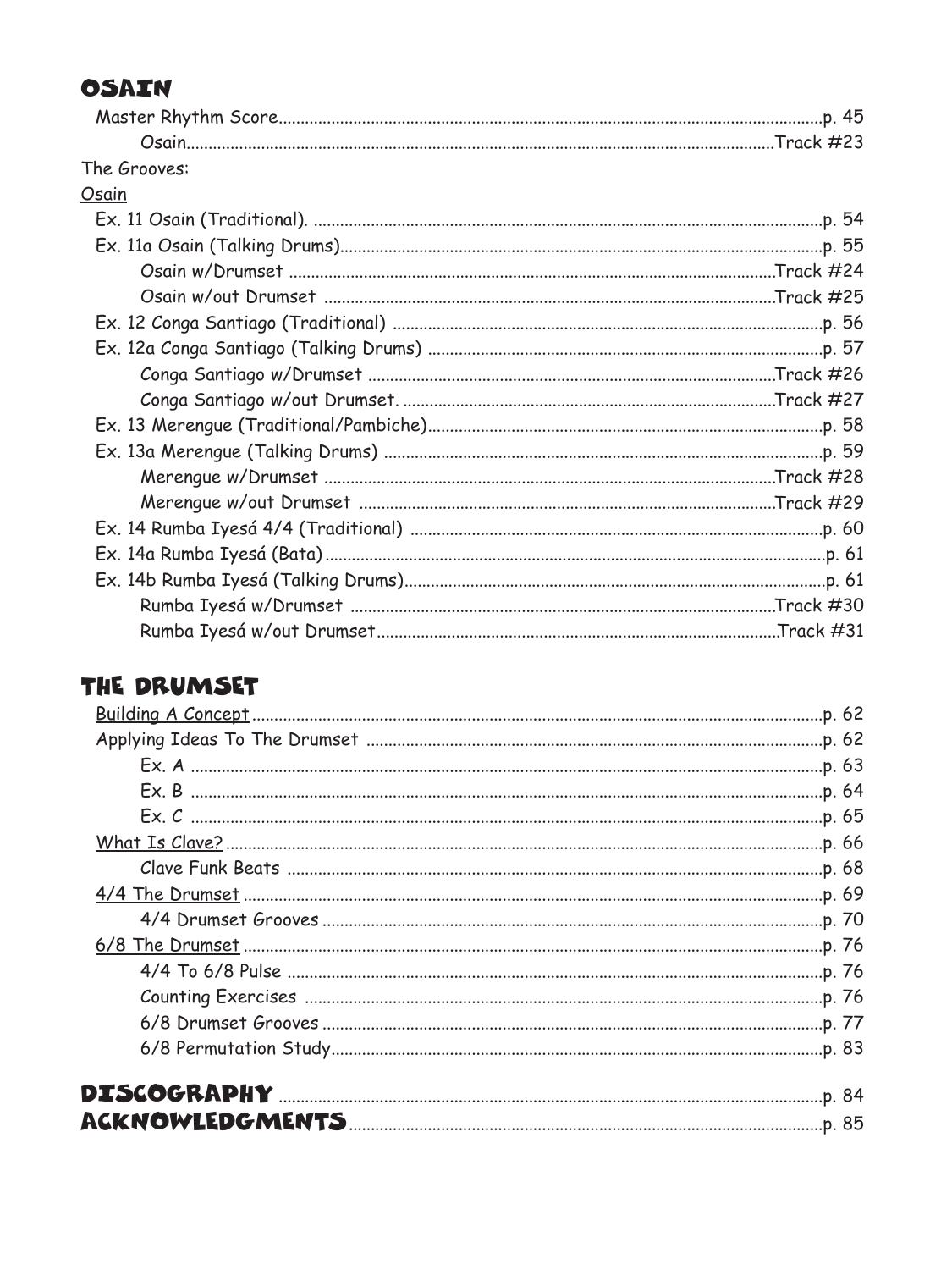Please refer to the individual exercises for complete hand motions and stickings.









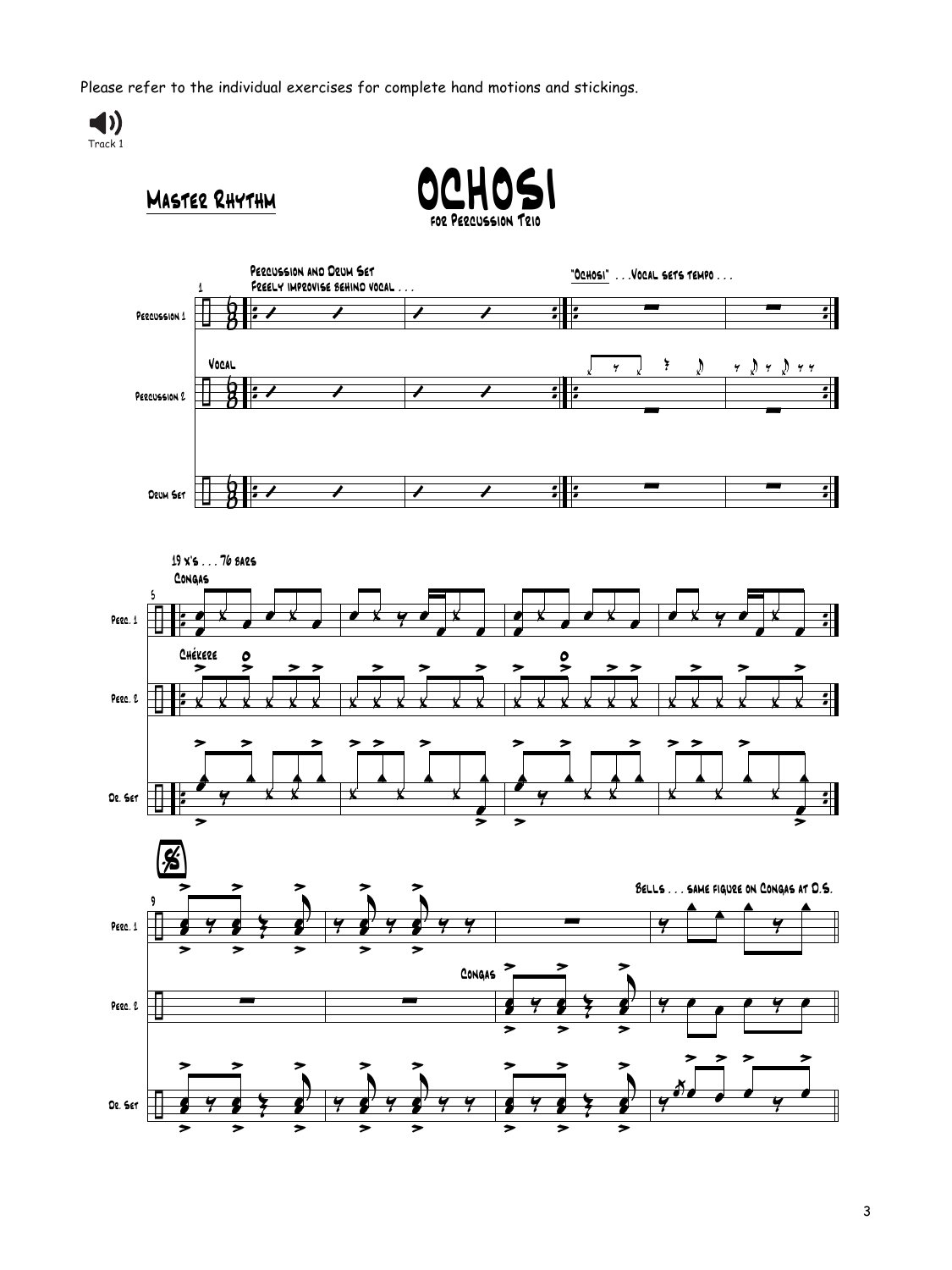# Ex. 4 . . . RUMBA COLÚMBIA (Traditional)



Ex. 4a . . . RUMBA COLÚMBIA STICK PARTS (\*Courtesy of "Grupo Afro-Cuba de Matanzas")

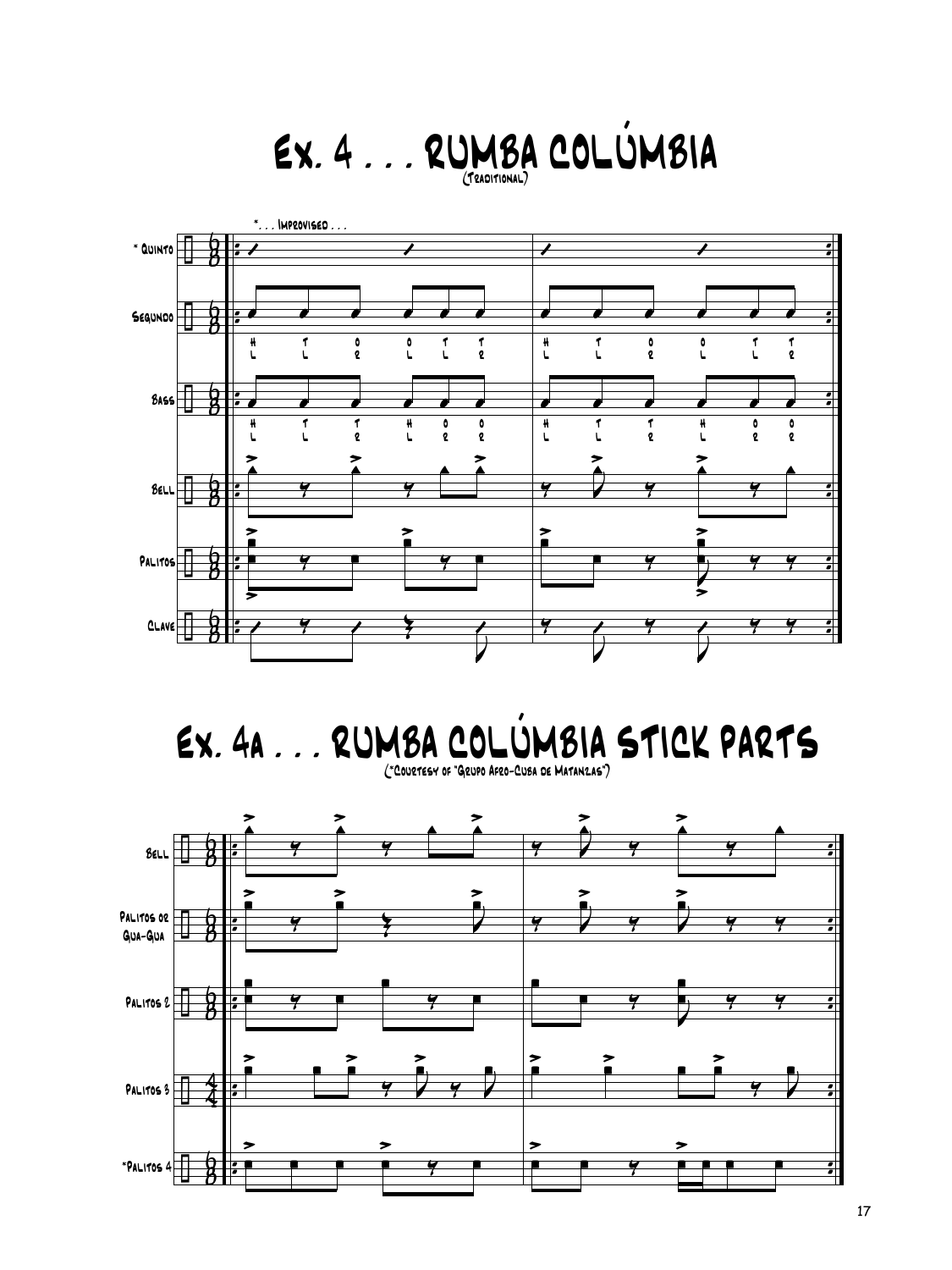







"Los Mayores"—The Elders. Jesús Alfonso (left) and the late Gregorio "Goyo" Diaz (right). 1984